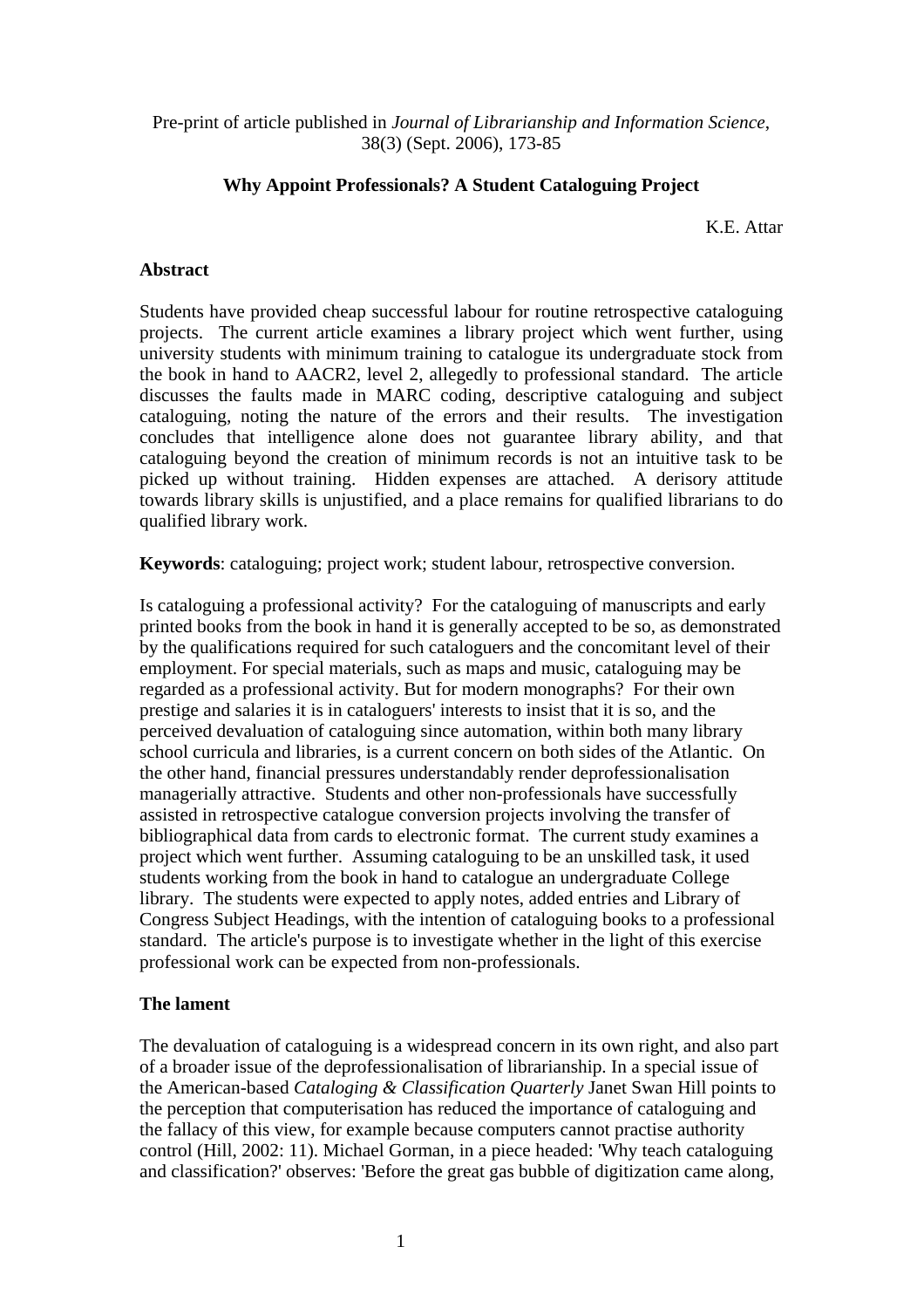the answer would have been so obvious that only a ninny would have even posed the question', before spelling out the importance of the catalogue as a retrieval tool (Gorman, 2002: 2), and Heidi Lee Hoerman states:

We start to think cataloging is something than can be done by anyone. Maybe it can. To be honest, at this stage, it is in many cases being done by anyone, and that anyone has very little training. We then take the cataloging done by this untrained person and 'share' it, unexamined, into our catalogs. (Hoerman, 2002: 36-7).

 In Great Britain, John Bowman echoes such opinions in the introduction to his 2003 textbook *Essential Cataloguing*:

Cataloguing has long been unpopular and nowadays is little taught. Ever since computers began to be used in cataloguing ... there has been a school of thought that in some mysterious way computers would be able to do all the cataloguing that was necessary, and that it would no longer be necessary to employ human cataloguers.

 ... Cataloguing *is* important. It is the principal means whereby library users can find the contents of the collection. Now that most cataloguing is computerized, it is even more important to avoid errors, because a simple mistake can make a catalogue record - and therefore an item - irretrievable (Bowman, 2003: 2-3).

 Jane Read cites Bowman and states succinctly: 'Many library administrators ... think that automation of cataloguing has made it easy enough for a trained monkey to do' (Read, 2003: 12-13). In 2004, letters and articles in the CILIP *Update* and *Gazette* have called for a reinstatement of the value of cataloguing (e.g. Trickey 2004; Ward 2004), while in *Catalogue & Index* Rodney M. Brunt has argued the centrality of cataloguing for librarianship and library users, and urged the continuation of training: 'Library school is the place to make bad cataloguing decisions and assign unwise subject indexing which might emerge from an incomplete understanding of principles' (Brunt, 2004: 3).

## **The background**

 That cataloguing is expensive has been stated frequently. Most recently, Read discusses the expense and the consequent temptation to downgrade cataloguers and cataloguing to economise (Read, 2003: 14-16). Earlier writers to have made the same point include Hoare (1986: 97), Law (1988: 81) and Quedens (1991: 15), with the reminder that a library's aim should be to gain value for money; to be cost-effective, which is not synonymous with cheap (Peters, 1984: 162). In a university context, to consider student labour is a reflex action. Students performed retrospective conversion at the University of Freiburg in Germany, the University of Basel in Switzerland, and, in America, Oregon State University, Indiana University and the University of California at Riverside. These projects had several features in common: (1) they involved retrospective conversion from cards rather than recataloguing; (2) they were simple and well controlled by professional librarians; (3) they did not expect a professional level of work from the students. The most comprehensively described project was at Freiburg, which was extremely satisfied with the results. The students employed had passed their intermediate examination, taken after two or three years, but had at least 18 months to go before their final examinations. Catalogue records were defined as 'I-Niveau' ('interim level'), which meant that any library contributing to the union catalogue which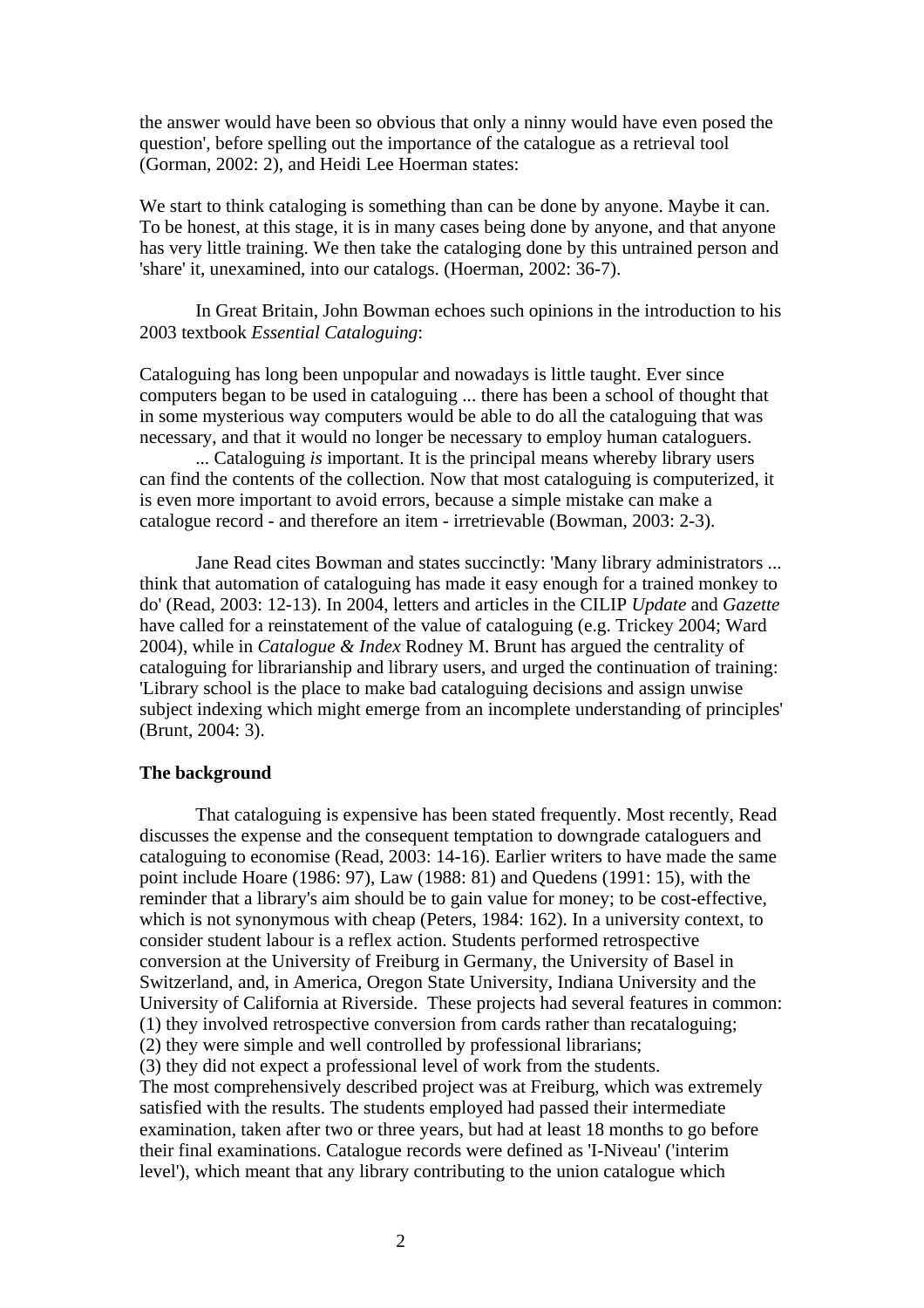catalogued with the book in hand could upgrade the record; imposing subject headings was not part of the exercise; qualified librarians supervised the work and catalogued the 2% of titles deemed difficult (Maurer, 1991). At Basel, unlike Freiburg, students keyed in records from the cards instead of importing them where possible from external databases. But here, too, students worked under the supervision of two qualified librarians who undertook the difficult cases (Wessendorf, 1991). The assessment of the results was: 'quite acceptable, although it is clearly below the level of our current cataloguing' (Wessendorf, 1991: 55).

 In America, students at Oregon State matched cards against records on the OCLC database (Watkins, 1985). Nancy Douglas, who stresses the financial benefit of using students at the University of California at Riverside (Douglas, 1985: 13) emphasises the elementary nature of what was expected: 'The project requires very little expertise on the part of a library's staff' (Douglas, 1985: 11). This was another retrospective conversion project, cataloguing books from cards. Records were to contain apart from the Library of Congress classmark and card number only basic descriptive elements, namely author, title, imprint, physical description and tracings. Notes and ISBN were routinely excluded, and the title field sometimes excluded subtitles and usually the statement of responsibility. Records were then sent away to be matched. The Indiana project (Mayer, 2002) differed in having students catalogue sound recordings from the items in hand. Mayer records that the students 'strove for an aesthetically pleasing yet meaningful display of the contents of an individual sound recording', without stating the degree of success, and notes the limitations:

There is no attempt at authority control, nor is there an attempt to standardize structural metadata across different representations of the same work, although we recognize the desirability of such functionality and see it as an important area for future work (Mayer, 2002: 154).

 Projects which did not rely on students but which did use paraprofessionals have been described for the Universities of Hull and Botswana. The University of Hull employed typists to perform its retrospective conversion from cards (Dyson, 1984; descriptive cataloguing only), while the University of Botswana used O-level school-leavers (Kgosiemang, 1999) to catalogue books in hand. Both institutions reported unsatisfactory results, with the cost of errors at Hull becoming apparent only after completion of the project. In Hull, 73.65% of records had errors; the average number of faults per record was 2.16, and the highest number of mistakes found in one record was 16. Errors included typing or spelling mistakes and incorrect spacing. Records for books in foreign languages contained a particularly high level of inaccuracies. Errors were ascribed to four causes: carelessness; poor or illegible handwriting on the cards; failure to interpret instructions correctly; unfamiliarity with library and/or cataloguing routines (Dyson, 1984: 257). The Botswana experience led to the conclusion: 'To transcribe bibliographical information accurately in accordance with the necessary standards and codes requires general knowledge of cataloguing practices ...' (Kgosiemang, 1999: 93).

 In summary, the survey of literature indicates that university students are capable of undertaking undemanding retrospective conversion under controlled conditions and that they can do so more competently than other non-professionals.

## **The Cambridge background and project**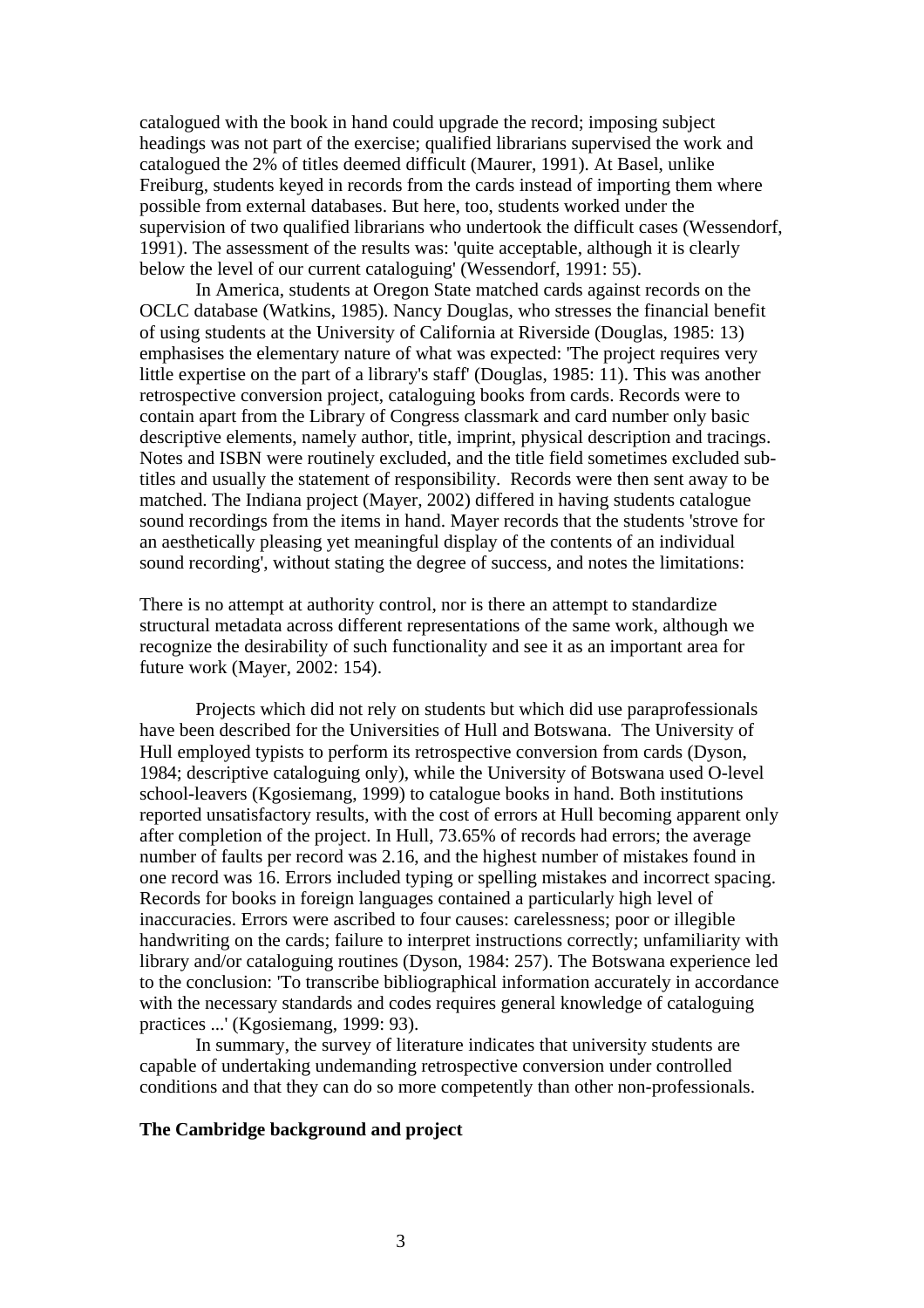The current article describes the result of a project at King's College Cambridge which employed students to catalogue an undergraduate library from the books in hand, allegedly to a professional standard. Cambridge University Library had been computerised since 1978 and operated a union catalogue for the College and Departmental libraries of the University. However, while Colleges could use the cataloguing module of the University's library management system, the acquisitions and circulation modules were closed to them. Several Colleges therefore purchased their own library management systems so that they could operate automated loans. This meant cataloguing in the union catalogue in the first instance, then downloading records into their own library catalogues. Both catalogues had then to be maintained with all editing after the initial download being done twice, once on each catalogue.

 The project at King's College was motivated by its adoption of SIRSI Unicorn. It began in September 1994 and ended as a major project in December 1995. Between these dates a total of 37 students, a mixture of undergraduates and graduates, worked in the University holidays on the catalogue. As far as possible students worked on sections of the library aligned with their own subjects of study, to enable them to understand the works they were cataloguing and impose relevant subject headings. As the work remained unfinished in December 1995, two new graduates who had been among the undergraduate participants continued full-time until the end of 1996.

 The library contained approximately 65,000 books and periodicals covering almost all subjects of the undergraduate curriculum in accordance with its function to support taught courses in the University; only veterinary medicine, Oriental Studies and Anglo-Saxon, Norse and Celtic, as small subjects which were not supported at the College, were not represented. Music was a particular strength. The library further included works of local interest, books in the Modern Archives, a bibliography section, a collection of fiction written by members of the College, and a special collection of works by and about Jane Austen. All were included in the project. Cataloguing was done in UKMARC, following AACR2 and Library of Congress Subject Headings. It was done from the book in hand, with the cataloguers physically adding barcodes as they went along for circulation purposes.

 Students downloaded records from the section of College and Departmental libraries on the University's union catalogue where possible. For books which did not have records on the union catalogue, they downloaded records from the cataloguing database of the Consortium of University Research Libraries (CURL), or where necessary created new records (extra-MARC material, or EMMA). Statistics of the proportions were not kept. Calculations of cost were done on the basis of each student cataloguing seven books per hour. The College made a deliberate decision to have full catalogue records, for example transcribing complete title and statement of responsibility and including subject headings and notes. This meant that many records taken from the union catalogue, the first source for matching records, would require considerable upgrading, since a number of Colleges and departments had contributed short records in order to record quickly as many books as possible. The short records comprised surname and initial of author or editor; title; date and place of publication, library barcode and classmark (i.e. less than the elements required for AACR2's first level of description (AACR2 1.0D1). The librarian managing the project was unaware that the University Library's full catalogue records, available for books acquired after 1978, were available via the University's union catalogue.

 The students received two days of training (compared with approximately 20 hours of training per student at Freiburg and Riverside). Their work during the bulk of the project was checked by a graduate student, who was employed as Senior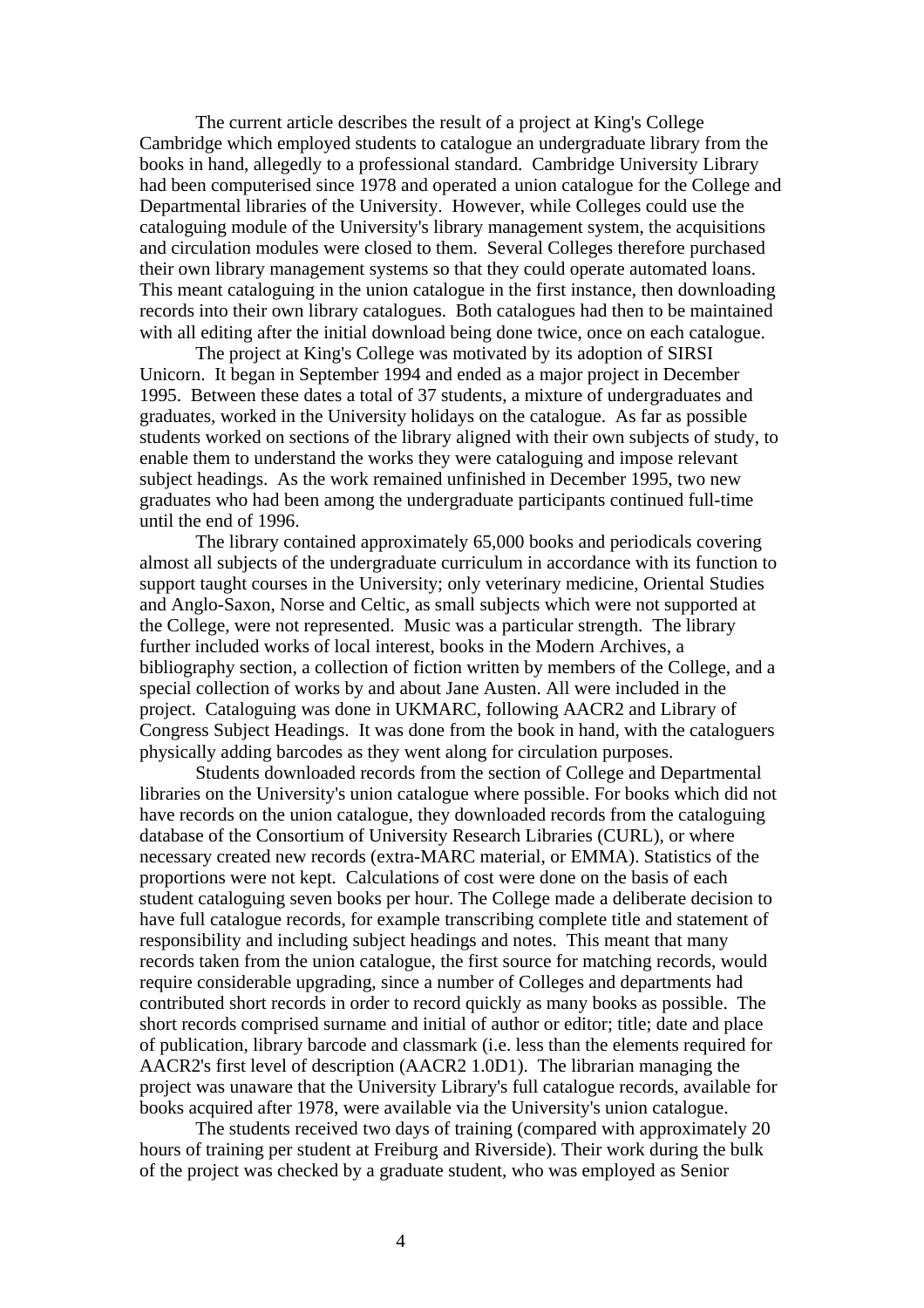Library Assistant and spent each morning reading the previous day's records. Having no more experience or qualifications than the rest, he could do little more than to pick up spelling mistakes. The work done in 1996 was not monitored.

 The notion of using student labour, as readily available and cheap, at Cambridge was not new. In at least one other College computerising its library stock, the Bursar suggested students for the task; the professional librarian successfully resisted the proposal. The desire for feasibility is clear from costings: at the equivalent pro rata of an annual salary of £7,645 and no overheads paid to the students at the commencement of the project, it was calculated that the cost per book at seven books per hour would be £0.55 (the actual cost was later revised to £0.60 per book). Junior professionals would typically be paid at the time an annual salary of £11,894 - £13,780, plus overheads. The novelty both in the Cambridge context and in comparison with the projects noted above was to expect a professional standard of work from students, including the imposition of Library of Congress Subject Headings, after two days of training, and not to build trained supervision into the project. It was argued that students were the most suitable people to catalogue the library because they were the main user group of the library. This was supposed to give them a vested interest in working well. A further assumption behind appointing students was that students were intelligent.

 For two years after the project ended the only quality control performed on the catalogue was unofficial, as librarians from other Colleges cataloguing their own overlapping stock viewed and compared the standards of records emanating from the respective Colleges. In 1998 the employment of an enthusiastic cataloguer at King's College led to the closer examination of the student cataloguing. It began piecemeal, as bibliographic records were examined during standard procedures, such as adding item records when purchasing second copies of popular or lost items. The systematic improvement of records escalated in autumn 1998, when the donor of the Jane Austen collection complained to the Fellow Librarian about the low standard of catalogue records for the books he had donated. Instant recataloguing was necessary to secure the receipt of remaining books in the donation. Later the music library and the German section of the main library were targeted for upgrading. Approximately 95% of the catalogue records contained errors, ranging from the insignificant (e.g. not including an illustration statement in books containing music; not including an optional note field to point out the presence of bibliography or index) to spelling mistakes which rendered books irretrievable. In the worst cases, such as the Jane Austen records, there was a mistake in every line, and up to 16 errors per record. While the project is now old, in terms of the swift progress of librarianship, the points raised remain relevant and have indeed perhaps become still more pressing in terms of the continuing debate about the importance of cataloguing.

 For reader-friendliness, examples in the following analysis are in display format unless MARC format makes a point more cogently. Several of the errors discussed have been corrected before the time of writing. The noting of which students used which barcodes renders catalogue records easy to trace, and examples have been taken from the work of a variety of students. General analysis showed that while one student (the initial Jane Austen cataloguer) was responsible for almost all the worst records on the system, the difference between this student and the others lay in the high quantity of errors per record across her records. The nature of errors was uniform across the students.

#### **The results: MARC coding**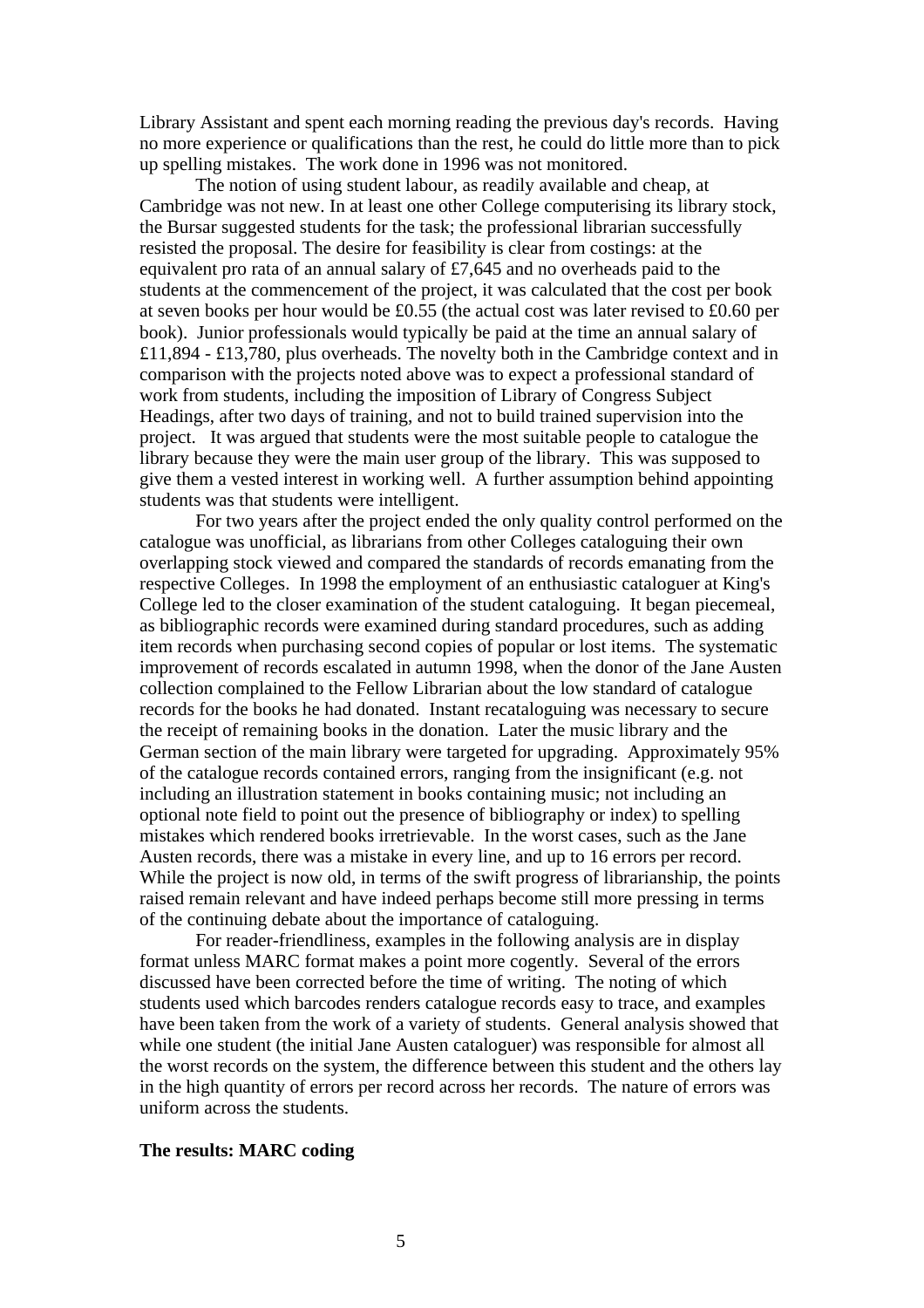Three common errors emerged in the application of MARC:

 1. In the 008 field, students often coded multi-volume works published over more than one year as 'm' (multiple date) and provided the inclusive dates of publication (US MARC practice), instead of using the code 's' with the date of the first volume published (UK MARC). The error arose from the discrepancy in practice between UK and US MARC, with records being imported which would have been created in the latter. The mistake at no time hindered retrieval. With the transition to MARC 21, the error has become correct.

 2. Students exhibited lack of understanding when cataloguing multi-volume works. UK MARC allowed for several sub-level titles as in the following example from the UK MARC manual (British Library Bibliographic Services Division, 1980):

245 10 \$aBritish Standard methods of analysis of fats and fatty oils

- 248 10 \$gPart 1\$hPhysical methods
- 248 20 \$gSection 1.12\$hDetermination of the dilation of fats

 Students sometimes instead used the various levels to list the various volumes of a multi-volume work as follows, rather than creating one catalogue record per volume or, in a single catalogue record, listing the titles of the individual volumes in a contents field:

245 10 \$aTchaikovsky\$ba biographical and critical study 248 10 \$gVol. 1\$hThe early years (1840-1874) 248 20 \$gVol. 2\$hThe crisis years (1874-1878) 248 30 \$gVol. 3\$hThe years of wandering (1878-1885) 248 40 \$gVol. 4\$hThe final years (1885-1893) 260 00 \$aLondon\$bVictor Gollancz\$c1978-1991 300 00 \$f4\$nv\$c24cm

 The results were confusing cataloguing records which had to be untangled when discovered.

 3. There was widespread failure to comprehend the importance of non-filing characters, both in the title field and for series. Even after considerable correction, typing in 'The' in the browse section of the library still calls up 1,024 titles; 'A' calls up 181 titles, after the exclusion of correct titles beginning with French 'À'; 'An' calls up 39 titles, and 'Les', 35. Thus titles are misfiled, and some manifestations of a work are separated from others. For example, Henry James's *The awkward age* cannot be found by browsing the title, because it is filed under 'The', not 'Awkward'; of *The collected works of John Maynard Keynes*, 21 volumes can be found by browsing the title, while 12 are under 'The'. Occasionally a preposition was mistaken for an article and the MARC tag for filing characters adjusted accordingly, also resulting in the inability to retrieve records by browsing, e.g.

240 13 De aeternitate mundi contra Proclum

which appears in lists as the grammatically non-sensical 'Aeternitate mundi contra Proclum'.

 On the whole, however, the students coped admirably with UK MARC. Whereas they might have committed punctuation errors in MARC21, UK MARC rendered the insertion of punctuation unnecessary. Occasionally students reversed the order of the place of publication and the name of the publisher in the imprint field (e.g. 260 00 \$aOxford University Press\$bOxford for \$aOxford\$bOxford University Press), but the ability to place information in the correct fields and subfields was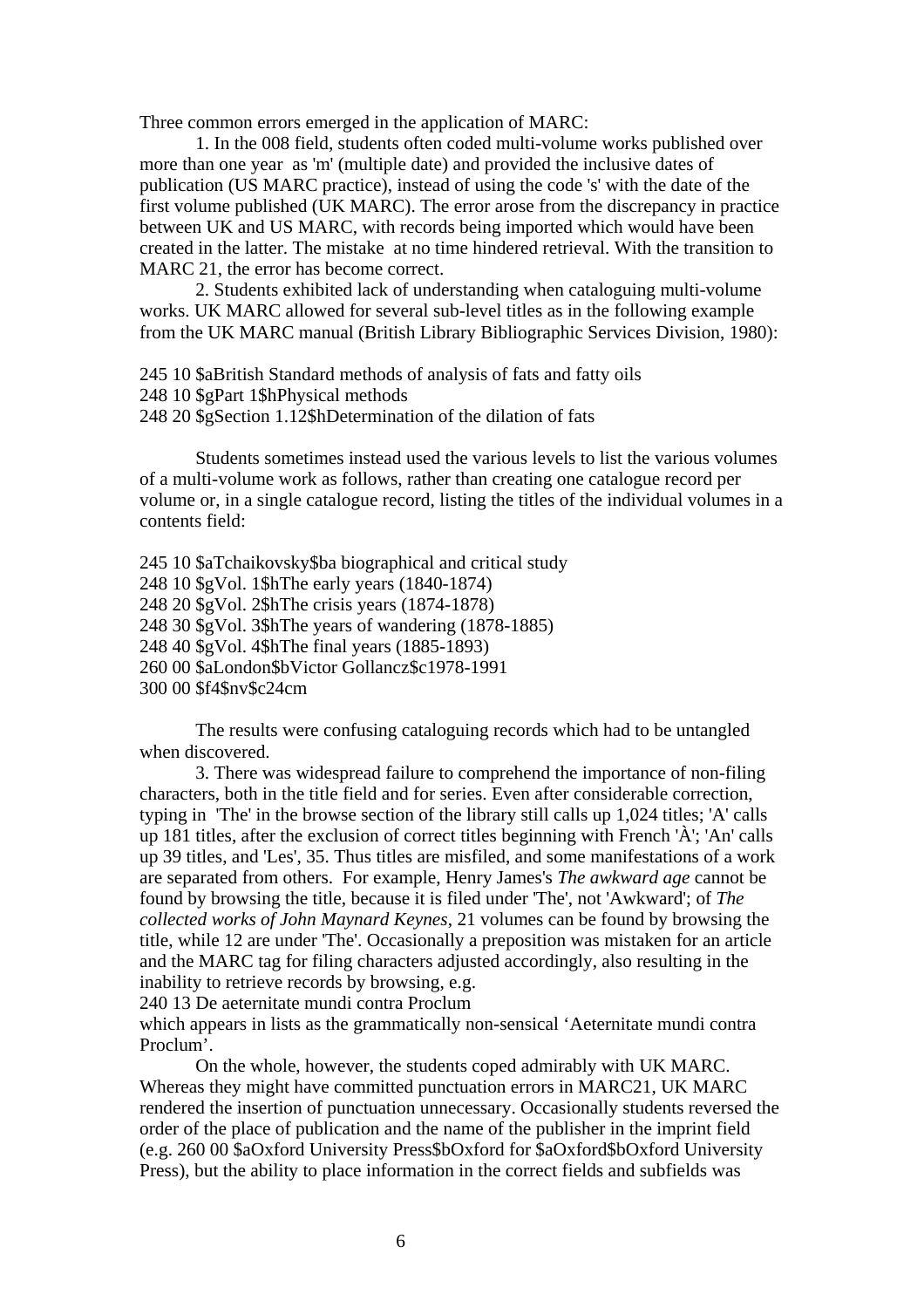generally excellent and compared favourably with the 95 % accuracy rates offered by retrospective conversion companies (Bridge, 2003: 2).

 This indicates an ease in dealing with the structure of databases. The focus of the training may have been on MARC coding, and the students would certainly not be alone in regarding the MARC manual as an easier reference tool than AACR2.

## **The results: descriptive cataloguing**

While the mistakes in descriptive cataloguing resulted in unprofessional catalogue records, few affected the ability to retrieve items. They are as follows:

 When transcribing title pages, students frequently omitted statements of responsibility. Another common error was to omit the major statement of responsibility, while retaining subsequent ones, e.g.

The monadology and other philosophical writings / Translated with introduction and notes by Robert Latta

for:

The monadology and other philosophical writings / Leibniz ; translated with introduction and notes by Robert Latta

 Often a statement of responsibility was preceded incorrectly by the word [by] in square brackets. This was a derived error, arising from the fact that MARC predates AACR2, which prescribes the transcription of a statement of responsibility exactly as it appears following a slash (1.1F1). In AACR1, a comma introduced a simple statement of responsibility and the insertion of [by] was essential for the sense, e.g.

Written for children : an outline of English-language children's literature, [by] John Rowe Townsend (see AACR1, 136).

 Titles and statements of responsibility often contained errors of capitalisation, chiefly employing a capital letter for the verb or preposition beginning the statement of responsibility, and using a capital letter for the second word of an English title. Some spacing errors occurred.

 In transcribing foreign languages, students frequently ignored diacritics. Ignorance of German frequently led to the substitution of lower case letters for upper case in nouns, e.g.

Leopold Mozart, 1719-1787 : portrat einer personlichkeit

for:

Leopold Mozart, 1719-1787 : Porträt einer Persönlichkeit.

 In edition statements, 'edition' was sometimes abbreviated as 'edn' (an abbreviation with which students may have been familiar from style sheets) rather than 'ed.'. Edition statements were frequently omitted for German literature, following ignorance of German publishing patterns and vocabulary, whereby the word 'Auflage' can mean either 'edition' or 'printing' and should be taken as an edition statement.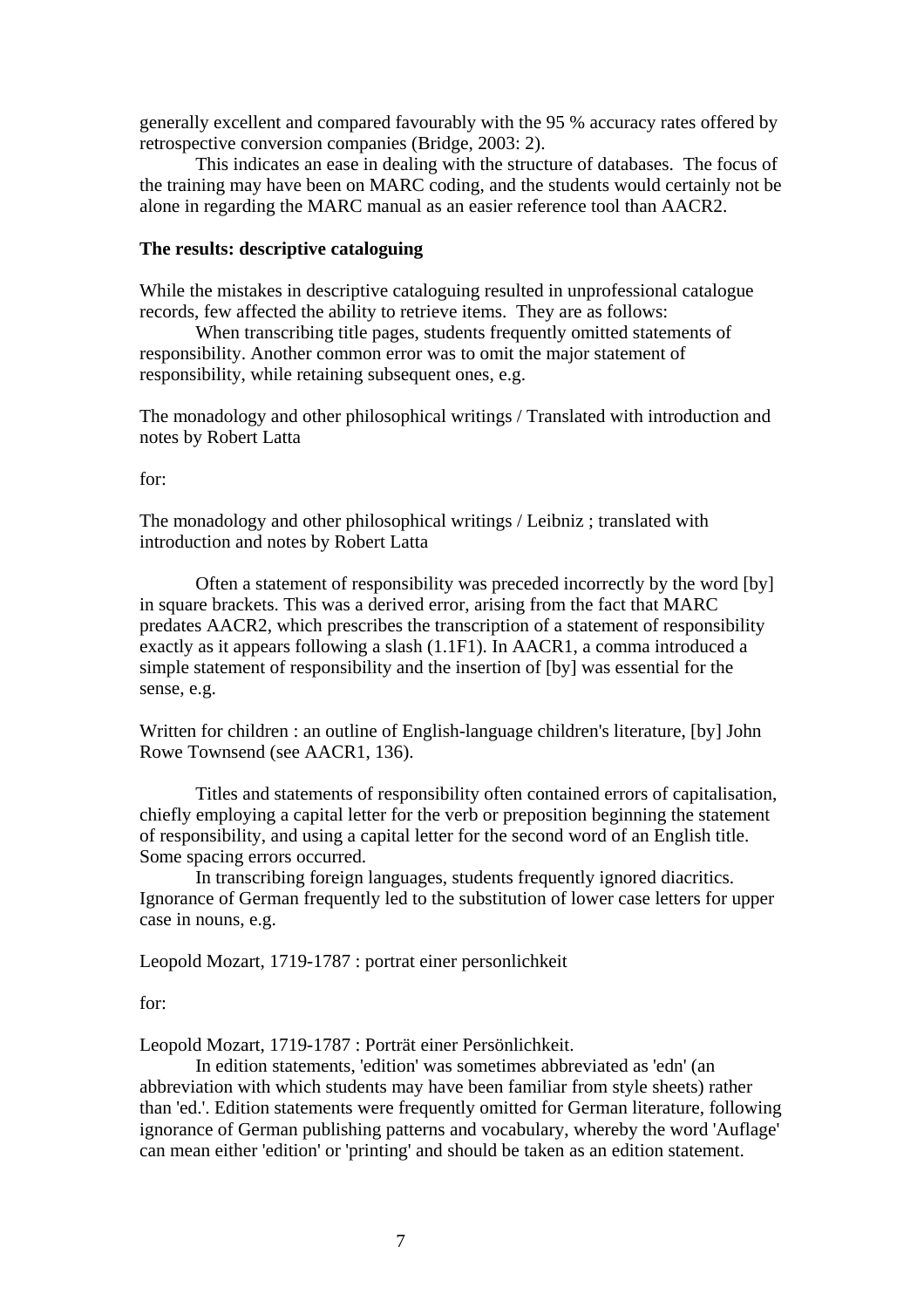The worst error concerning the edition statement, and the most serious error in descriptive cataloguing, concerned the conflation of editions. An extreme example occurred for five editions of Frederick Bussby's *Jane Austen in Winchester*. The cataloguer created a catalogue record for the first edition of the work, including a note field: 'Copies include 2nd, 3rd, 4th and 5th editions'. These later editions, all published in different years and with different pagination, were effectively lost in a search.

 Typical errors in the imprint field included the inclusion of a second place of publication where irrelevant (e.g. Cambridge ; New York : Cambridge University Press), sometimes with irrelevant additions: e.g. Cambridge [Eng.] (unjustified by AACR2 abbreviations) or Cambridge [England]. This arose from using records ultimately derived from America, where the inclusion of the non-English place of publication was correct (see AACR2 1.4C5) and catalogue users might think of Cambridge as Cambridge, Mass. in the first instance. Names of publishers were sometimes given in full rather than being abbreviated to the briefest internationally recognisable form (AACR2 1.4D2), as in 'Victor Gollancz' for 'Gollancz' in the Tchaikovsky example above. The absence of publisher or place of publication was sometimes denoted by 'No pub.' and 'n.p.' respectively: abbreviations acceptable in style sheets such as the *MHRA style book* (Modern Humanities Research Association, 1991: 35; rule 10.2.1) and also in AACR1 (138C), but not AACR2.

 The possible ways to record an unknown date (AACR2 1.4F7) were ignored. Sometimes dates were recorded as 'n.d.', known from style sheets and acceptable according to AACR1 (142K), technically wrong, but clear and factually correct. Worse were wild and non-sensical estimates of publication dates, contradicting evidence elsewhere in the catalogue record, e.g.:

Title: Statutes of Trinity College : translated from the original Latin statutes which were published ... 8 June, 1818 Imprint: Cambridge : n.p., 1800?

Author: Bryant, Jacob, 1715-1805 Imprint: [S.l.] : [s.n.], [1700]?

 A common error in the statement of extent (MARC 300 field) was the omission of all pagination statements except the main one: i.e. of the frequent introductory sequences paginated in roman numerals; of leaves of plates.

Note fields failed to record the presence of bibliography and index.

 An extension of the conflation of editions noted above was the failure to recognise discrete items bound together. These unwittingly received what were effectively misleading collection level descriptions. As not even a note denoted the contents, the discrete items were effectively lost. For example, one student record read:

Author: Bentley, Richard, 1662-1742 Title: Tracts Imprint: London : Privately pub., 1710 Physical description: 1 v. ; 20 cm. (unpaged) Note: Spine reads 'Bentley Tracts' - no title page Subject: Trinity College (Cambridge) -- Source material Subject: Universities and colleges -- Source material -- Cambridge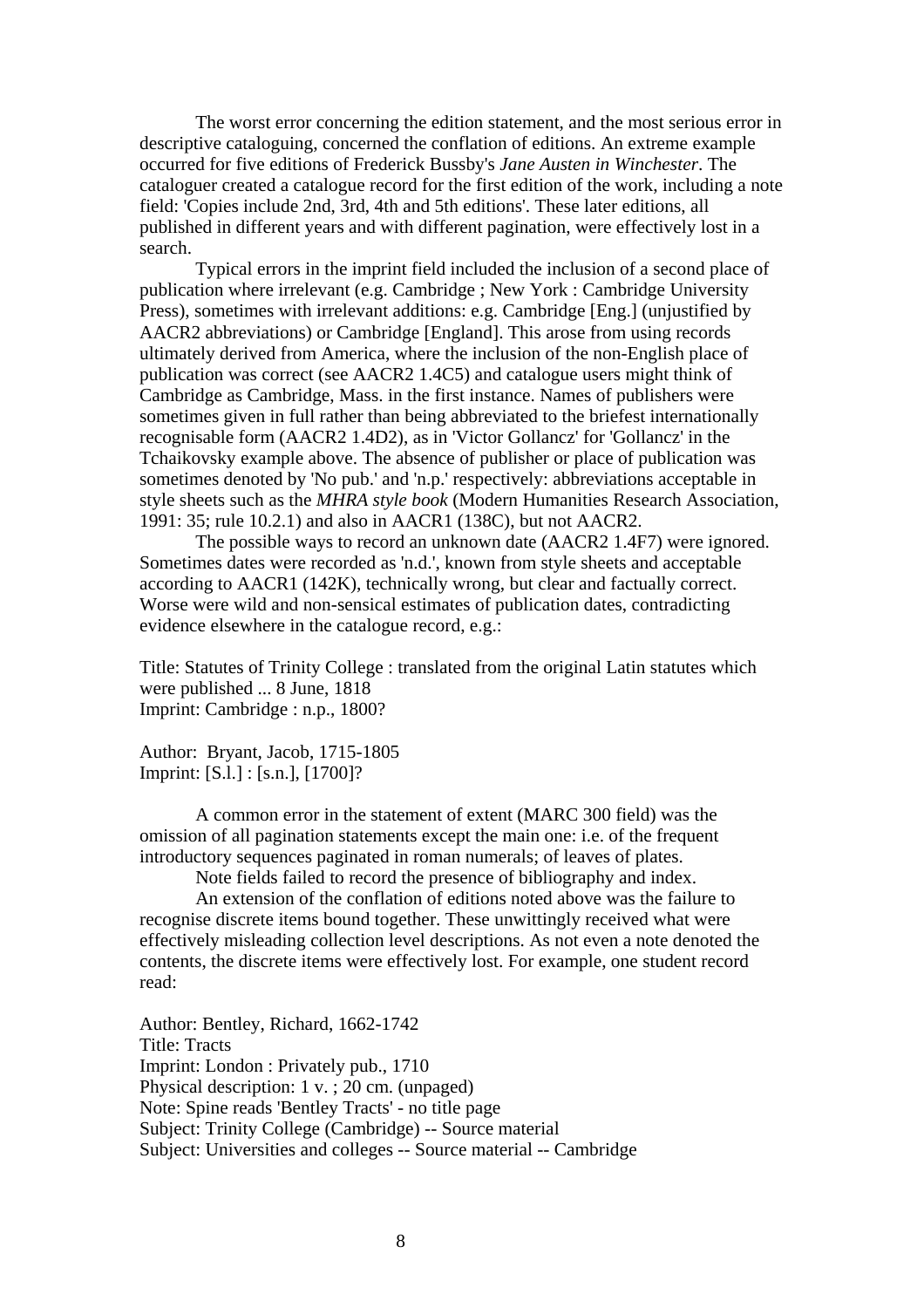Setting aside such errors as the incorrect form of the subject headings and the physical description field, the volume comprised five discrete items, all of which were paginated and had imprint statements (e.g. Printed for A. Baldwin ...; Printed for J. Morphew ...), and some of which were about rather than by Bentley; a search by author or title would fail to retrieve the items.

 Errors in descriptive cataloguing were exacerbated in catalogue records for the few early printed items catalogued. The mistakes were similar, including some omissions of statements of attribution; the effect was worse because the artefactual interest of books from the hand-press period renders accurate and full descriptions more important. For such materials, many libraries follow the detail presented in DCRB (*Descriptive Cataloging of Rare Books*), providing format in addition to size of items, accounting for unnumbered as well as numbered pages; presenting edition statements and the imprint in the exact words in which they are written; noting the presence of such features as errata and publisher's advertisements. By wanting any statement of physical description the student records fell below the minimum CURL standard even for modern monographs, e.g.:

Author: Bryant, Jacob, 1715-1804.

Title: Observations upon a treatise entitled 'A description of the Plain of Troy' by M. le Chevalier / Jacob Bryant. Imprint: Eton : s.n., 1795. Subject: Troy (Extinct city) -- History.

for:

Author: Bryant, Jacob, 1715-1804. Title: Observations upon a treatise entitled 'A description of the plain of Troy' by M. le Chevalier / by Jacob Bryant. Imprint: Eton : Printed by M. Pote ; sold by Messrs. Cadell and Davies, 1795. Physical description: [2], vi, 49, [1] p. ; 26 cm. (4to). Subject: Lechevalier, Jean-Baptiste, 1752-1836. Description of the plain of Troy. Subject: Troy (Extinct city) -- History -- Early works to 1800.

 In summary, students found descriptive cataloguing more difficult than MARC coding. Errors ranged from the cosmetic through the misleading to the inability to retrieve books.

#### **Subject cataloguing and access points**

 The provision of access points, including subject headings, may on the whole be considered more difficult than descriptive cataloguing. In Germany, for example, subject headings are imposed by staff with superior qualifications and on a higher grade than those who do descriptive cataloguing ('Bibliothekare im höheren Dienst' vs 'Bibliothekare im gehobenen Dienst' respectively). In other words, this element is the more professional element of cataloguing, and therefore that in which one would expect non-professionals to have most problems.

 The students were expected to ensure that name headings conformed to the University Library's authority forms of names. The exception was for College members, for whom the College had developed its own style providing the fullest possible form of names, expanding all initials, providing dates of birth and, where relevant, death; and concluding with initials denoting Collegiate affiliation.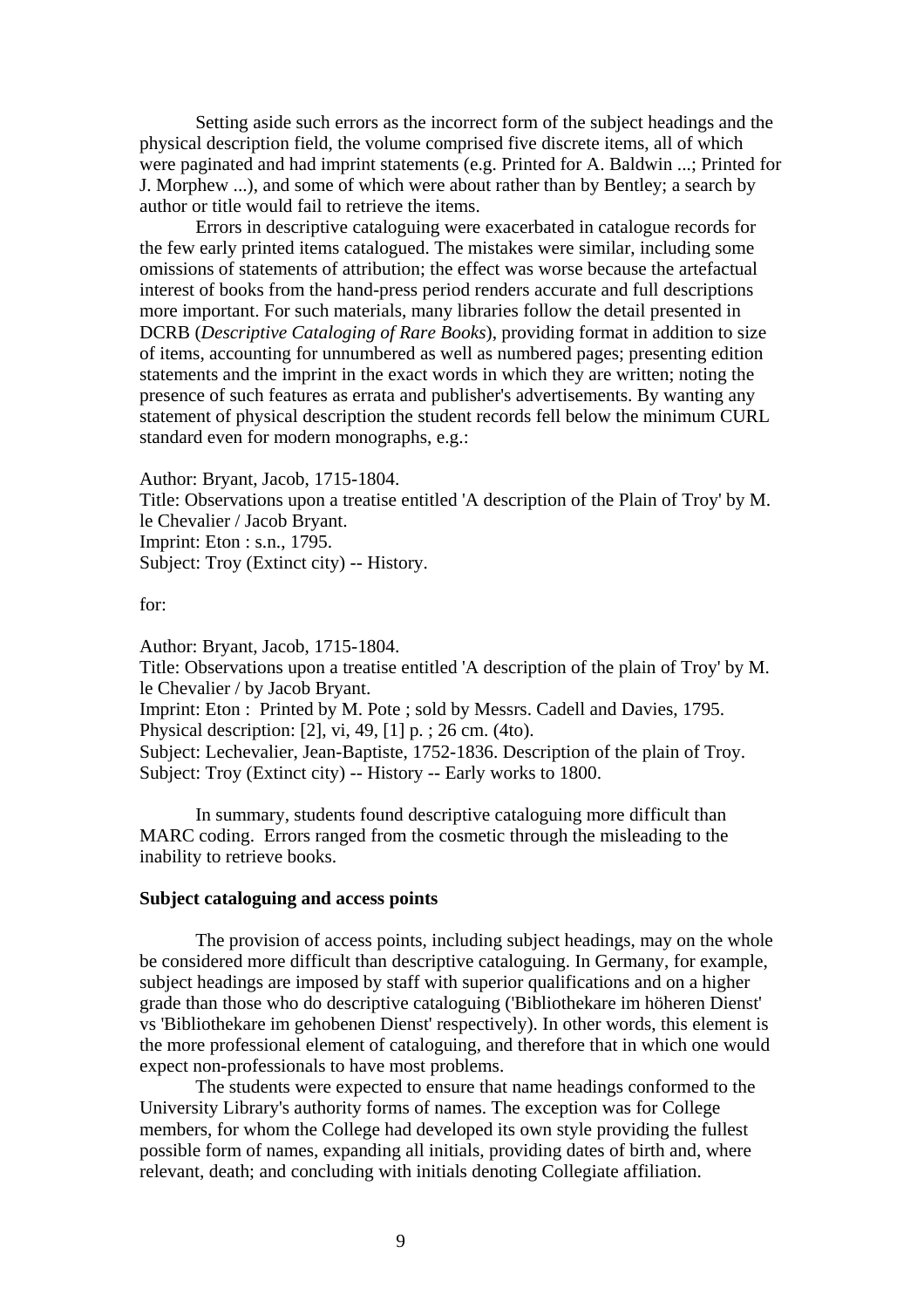In fact, students did not check authorised forms, and the catalogue (no doubt like many others) abounded with multiple forms of names. The fault was worst for authors who were College members (the authors whom the College most wished to have right), as the additional local detail required entailed more scope for error, e.g.:

Williams, Bernard Williams, Bernard, 1929- Williams, Bernard, 1929-, K.C.C. Williams, Bernard Arthur Owen Williams, Bernard Arthur Owen, 1929, K.C.C. Williams, Bernard Arthur Owen, K.C.C. Williams, Bernard Arthur Owen, 1929-, K.C.C.

 To have four forms of name for a single author was common. The maximum number of forms found was 16 for Sir Charles Bruce Locker Tennyson. This contravened a fundamental function of a library catalogue, to bring together all the works of a single author (Cutter, 1904: 12)

 Students frequently confused the roles of author and editor, giving the name of an editor main entry status for works without a single author, instead of using title main entry, with the name of the editor as an added entry, e.g. (for a collection of plays by four playwrights):

100 10 \$aMarowitz\$hCharles

245 10 \$aNew American drama\$ewith an introduction by Charles Marowitz

for

245 30 \$aNew American drama\$ewith an introduction by Charles Marowitz 700 11 \$aMarowitz\$hCharles

In this instance the student had introduced the error into a correct CURL record, as is evident from the fact that the student had imported the record twice, and a copy of the CURL record as imported, with the College's marker at the end, was still present in the interim database. The rule of three, whereby only the first of more than three authors in a single statement of responsibility receives an entry, and main entry is by title, was not always followed.

 The students coped well with uniform titles for single works, although they did not always apply them where relevant. They had problems with collective titles, which they devised idiosyncratically: e.g. 'Selected drama. German' for 'Plays. Selections' and 'Collected works. German' for 'Works' (in both examples the language is irrelevant, as the collective titles applied to original German works, not to translations). The collective titles thus lost their collocating functions.

 The library laid great emphasis on subject headings. Where possible, students catalogued books in their own subjects, in order to understand the contents and apply sensible subject headings. The theory proved well-founded, with notable errors pertaining to form rather than content.

 Examples of incorrect headings included corporate subject headings analogous with the lack of authority control over personal authors' names, such as:

King's College, Cambridge. Chapel. King's College Chapel -- Cambridge.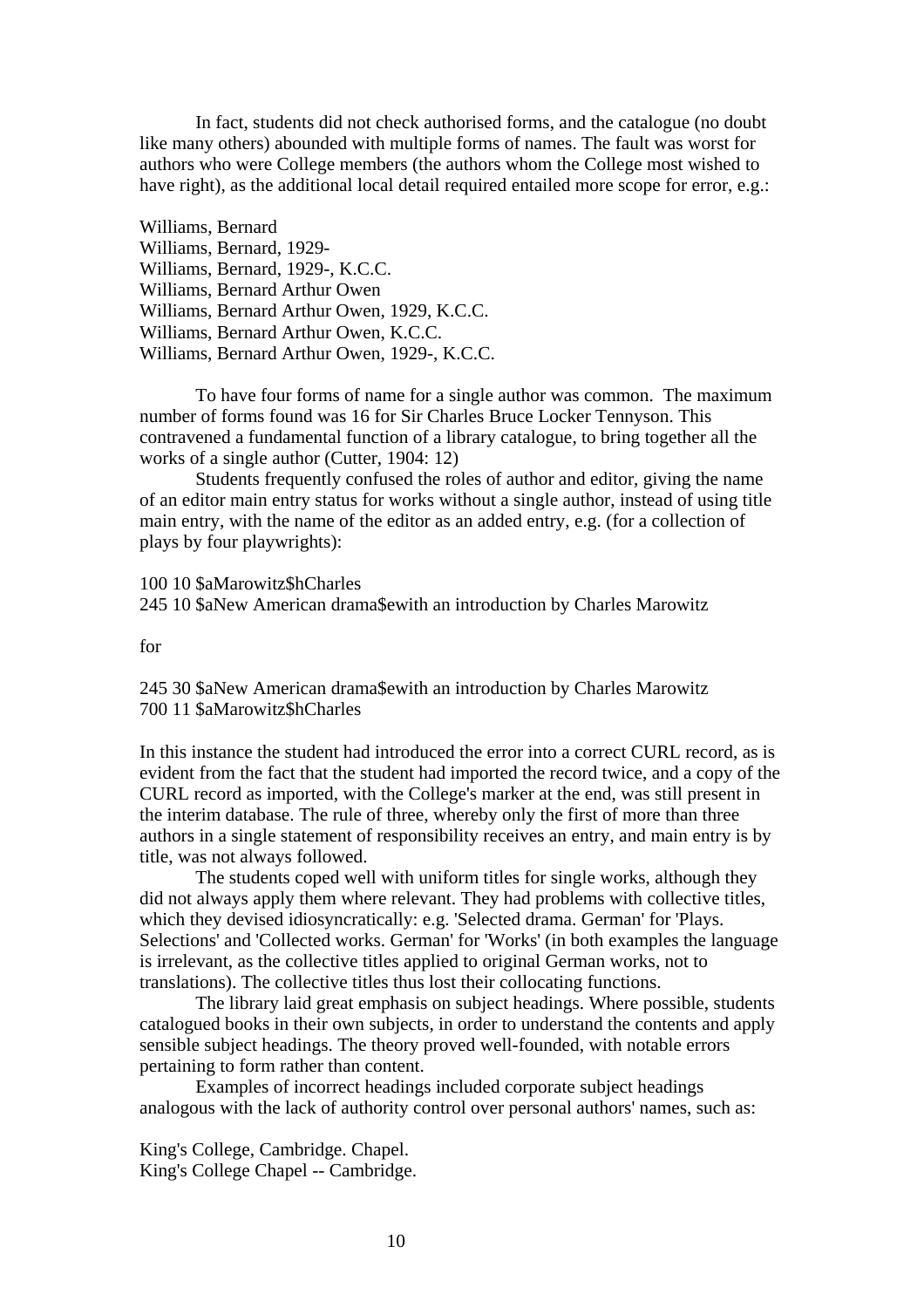King's College Chapel (Cambridge, England)

alongside the correct form:

King's College (University of Cambridge). Chapel.

 Sometimes inconsistencies resulted from ignorance of LCSH forms for types of works, e.g. for bilingual dictionaries:

Language dictionary -- German -- English. German language -- English translations. English language -- German translations.

instead of:

German language -- Dictionaries -- English. English language -- Dictionaries -- German.

 Thus not all works on one subject were grouped under one heading, and a search by subject would not retrieve all relevant works. Students misapplied particular formulae, e.g. 'History and criticism' versus 'Criticism and interpretation' for literature. Sometimes they wrongly subordinated topics to places (e.g France -- Music). Sometimes they misunderstood the collocative purpose of subject headings to bring together works in different languages, such that for Leibniz's *Fünf Schriften zur Logik und Metaphysik*, a student imposed the subject headings 'Logik' and 'Metaphysik' besides, correctly, 'Logic' and 'Metaphysics'.

 The most prevalent errors concerned literature, which was catalogued by all the students because there was so much of it in the library and it was regarded as requiring no specialist knowledge. Works of literary criticism for which subject headings were appropriate frequently received such forms as:

German literature -- Poetry -- 19th century

for:

German literature -- 19th century -- History and criticism.

 An overwhelming error was to impose subject headings upon single literary works, typically along the lines of the language and century (e.g. 'English literature -- 20th century'). This mistake arose from ignorance of the use of subject headings by the librarian training the students. Some headings were nonsensical: e.g.

author: Storm, Theodore, 1817-1888. LCSH: German literature -- Prose -- 20th century.

and, for a Dutch translation of one of Jane Austen's novels,

Austen, Jane, 1775-1817 -- Translations into French.

 Some headings were correct in form, but frequent incorrect application rendered it difficult to find the works to which they applied among those to which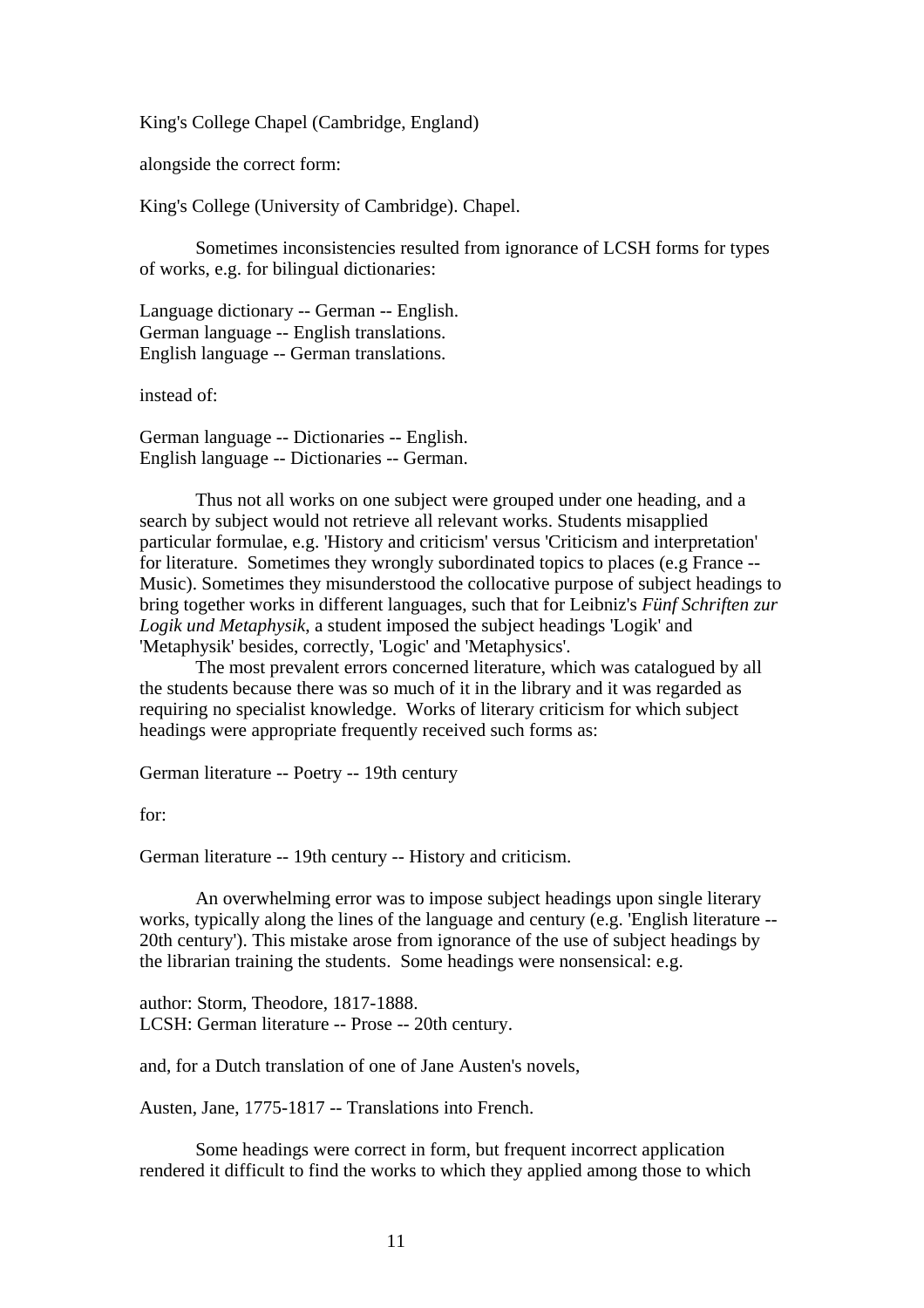they did not: e.g. 'English literature -- 20th century' called up more novels than works of criticism. Many headings were not only incorrectly applied, but erred by addition of genre terms: e.g.

English literature -- Prose -- 20th century (48 headings) English literature -- Prose fiction -- 19th century (133 headings) English literature -- 19th century -- Prose (54 headings)

 The above pattern was followed for other nationalities and genres of literature and was intensified when specimens of more than one genre appeared in a work, e.g. for Frank Wedekind's *Prosa, Dramen, Verse*:

German literature -- Prose -- Drama -- Poetry -- 20th century.

 Errors in access points are more noticeable to users than many flaws in descriptive cataloguing and obscure the basic Cutter principle of grouping all works by a specific author and on a specific subject.

## **Errors spanning descriptive and subject cataloguing**

 The chief errors to span both descriptive and subject cataloguing were spelling and typographical ones. A keyword search for 'Correspondance' (conducted after several instances had been changed) resulted in 69 hits, of which 59 were spelling mistakes, a few in subject headings, the majority in titles (changed from 'Correspondence' in derived records). 'English literature' appeared in subject headings as 'English literatyre', 'English litertature' and 'English litrature'; 'Philosophy' as 'Philosopy', 'Philososphy' and 'Philosphy'.

 Below are two examples of catalogue records to contain multiple errors, besides the corrected form:

Author: Mattingly, Garrett, 1900-1962. Title: Renaissance diplomacy. Imprint: London : Cape, 1955 (1963) Physical description: 322p[1 plate] ; 23cm. Series: The Bedfoord Historical Series Subject: Diplomacy -- History. Subject: Diplomacy -- Italy. Subject: Dimplomacy -- Sixteenth century.

#### for:

Author: Mattingly, Garrett, 1900-1962. Title: Renaissance diplomacy / by Garrett Mattingly. Imprint: London : Cape, 1962 (1963 printing) Physical description: 323p, [1] leaf of plates ; 23cm. Series: The Bedford historical series ; 18 Note: Originally published: 1955. Note: Bibliographical references: p. 299-300. - Includes index. Subject: Diplomacy -- History.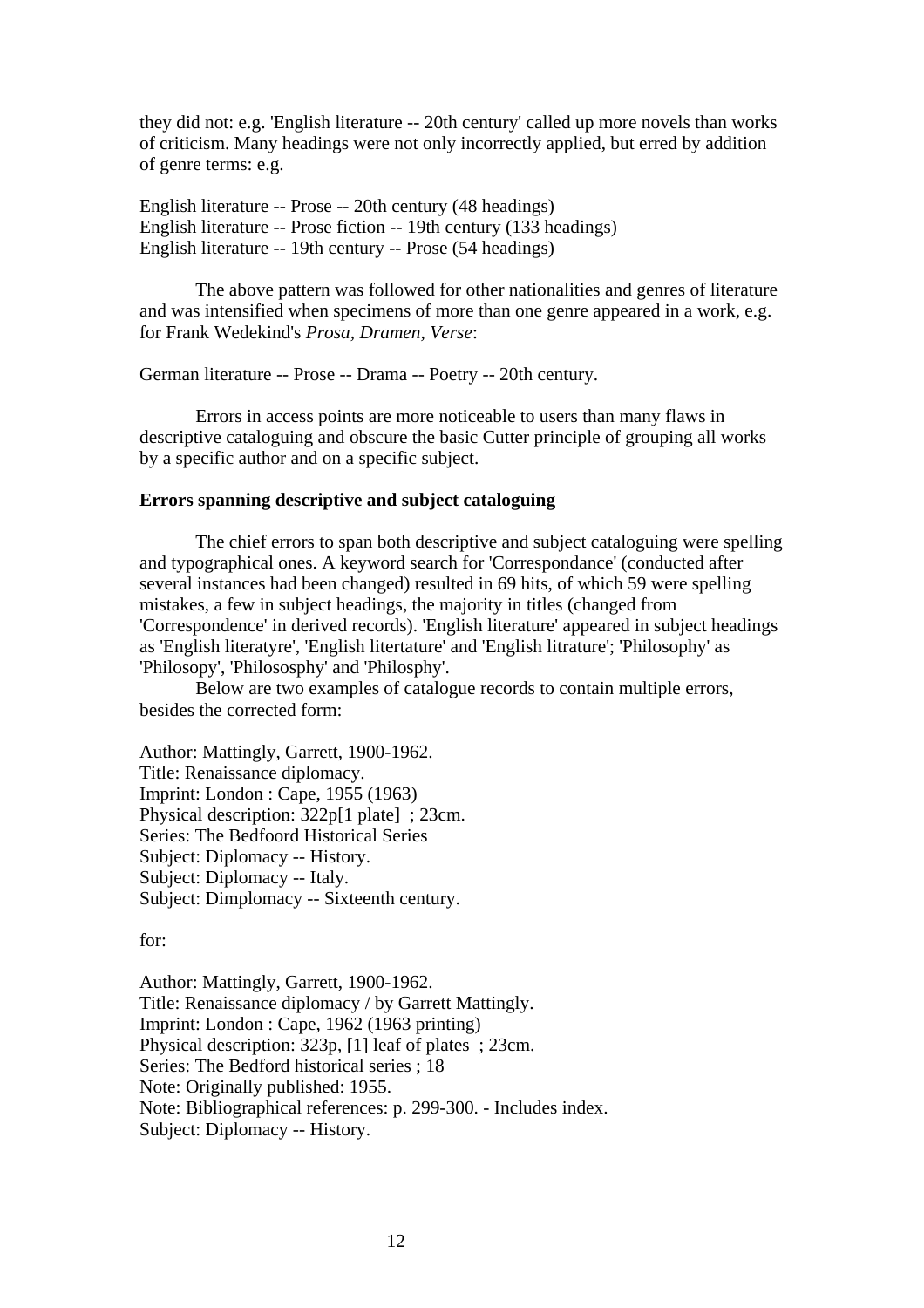The two spelling errors (in a subject heading and in the series), the confusion about editions, the incorrect statement of pagination, wrong capitalisation in the series statement, and the lack of a statement of attribution from the title page are typical. The additional subject headings, although wrong in form, are not thoughtless (and are currently present on several records for the book on the relevant Union catalogue): a large proportion of the book in question concentrates on Italy and on the sixteenth century. They reflect ignorance of matters that can be known only if one is taught and if one looks things up: that 'Diplomacy' may not be subdivided geographically, and that a time division must follow either the subdivision 'History' or a subdivision considered to convey an historical concept (Chan 1995: 371).

Author: Deutsch, Otto Erich.

Title: Leopold Mozarts : briefe an seine Tochter / im Auftrag Gemeinde in Salzburg herausgegeben von Otto Erich Deutsch und Bernhard Paumgartner. Imprint: Salzburg-Leipzig : Verlag Anton Pustet, 1936. Physical description: 592p ; 22cm. Subject: Mozart, Leopold, 1719-1787. Subject: Composers -- Austria -- Biography.

for:

Author: Mozart, Leopold, 1719-1787.

Title: Leopold Mozarts Briefe an seine Tochter / im Auftrag der Mozartgemeinde in Salzburg herausgegeben von Otto Erich Deutsch und Bernhard Paumgartner ; mit 32 Bildtafeln.

Imprint: Salzburg : A. Pustet, 1936.

Physical description: xvi, 592p, [32] leaves of plates : ill., coat of arms, facsims., ports. ; 21cm.

Note: Leopold Mozart's daughter = Maria Anna Berchtold zu Sonnenburg. Note: Includes indexes.

Subject: Mozart, Leopold, 1719-1787 -- Correspondence.

Added author: Berchtold zu Sonnenburg, Maria Anna Mozart, Reichsfreiin von, 1751-1829.

Added author: Deutsch, Otto Erich, 1883-1867.

Added author: Paumgartner, Bernhard, 1887-1971.

Added author: Mozartgemeinde in Salzburg.

 In this record the country of publication was coded as West Germany. Obvious errors are: failure to identify the author (whose name would not be found under an author search); positioning the first editor in the main entry field as the author; failure to note the second editor (which could impede retrieval); failure to check the valid form of the first editor's name; misinterpretation of the title page (even allowing for lack of knowledge of German which makes grammatical nonsense of the title, nothing in the layout of the title page justifies the interpretation Leopold Mozarts : briefe); lack of capitalisation; incorrect copying of the statement of responsibility; incorrect reproduction of the imprint (which does look like Salzburg=Leipzig, but elementary geographical knowledge should preclude such faults); incorrect statement of pagination, no reference to illustrations; an inappropriate subject heading. Most of the errors indicate carelessness. The omission of Maria Anna Mozart and of the Mozartgemeinde in Salzburg as access points require more advanced knowledge, and indeed have been omitted from catalogue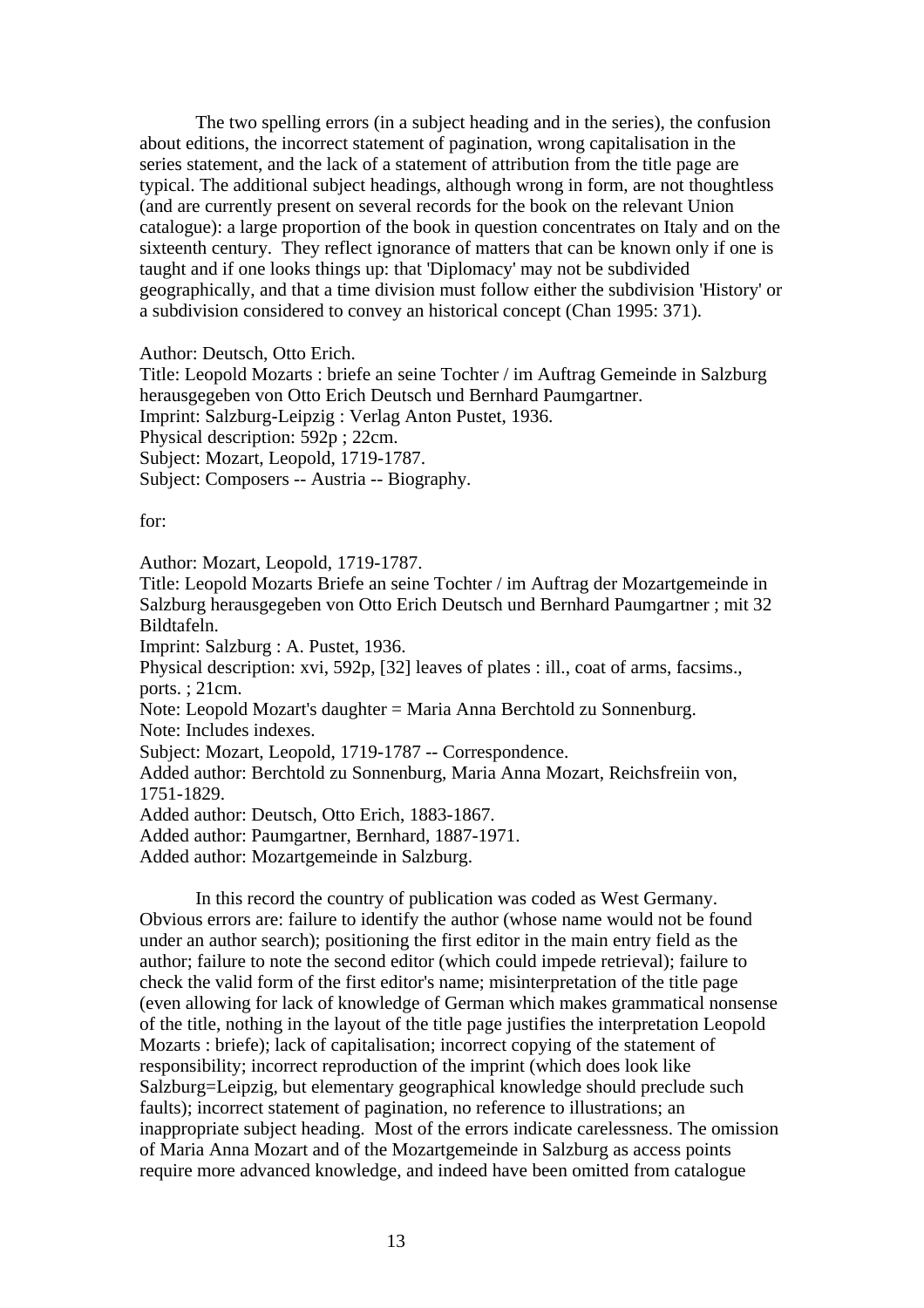records of major libraries; the Mozartgemeinde in Salzburg does not appear in standard authority lists.

## **Explanation of errors**

 The root of problems was insufficient training and supervision. Training emphasised MARC (in which it succeeded) rather than AACR2. Moreover, students were unfamiliar with automated catalogues. They therefore were not in a position to make a connection between their work and the results for the user. The College was automating concurrently with other parts of the University. At the time, the post-1978 holdings of the University Library were catalogued electronically, but the University Library was a research library, little frequented by the undergraduates. The librarian in charge of the project considered the graduate students to be better cataloguers than the undergraduates; this could arise at least partly from the graduates' intuitive understanding through their dependence on the University Library with its partly automated catalogue. To the extent that students used catalogues, automated or otherwise, they would scarcely have analysed catalogue records, as they were usually searching known items by author and title to establish the classmark.

 The students did not understand the purpose of their work, nor the importance of such matters as correct spelling and non-filing characters for retrieval. They forgot instructions concerning the latter because they regarded such matters as irrelevant and petty fussing. One student cataloguer, who subsequently did a postgraduate library course, recalled that the meaning of the work she had been doing became clear only during her cataloguing option at library school.

 Shoddiness and indifference caused some mistakes, such as the inaccurate transcription of title pages and the ignoring of diacritics, and inadequate checking left them undetected. Frivolity inconceivable in a professional context caused others. A book published in Reinbek by Rowohlt about the Austrian poet Georg Trakl was later found to have on the catalogue record as its imprint: The Chocolate Factory : Willy Wonka; an error discovered only years later. Similar love for chocolate emerged in a subject heading for a literary work:

#### 650 00 \$aChocolate\$xMars

bars\$xCrunchies\$xBounty\$xSnickers\$xTwix\$xKitkat\$xMilky way.

Well after the completion of the project, an entry for a stuffed toy was found on the catalogue.

 The inevitable unpredictability and sometimes inconsistency of Library of Congress Subject Headings (LCSH), reflecting their evolution over an extended period of time (e.g. Chan 1995: 51-53), exacerbated lack of training concerning LCSH. Rules are complex and are not intuitive. Furthermore, over time subject headings change, and the old, plausible form remains on many records. Wilfulness contributed to error: one student insisted on applying the subdivision 'Autobiography' rather than 'Biography', understanding neither that the former was a sub-class of the latter, nor the basic grouping function of subject headings for authority control.

 Significantly, the students were hardly aware of subject headings. Undergraduate reading lists supplied by lecturers eliminated the need to compile bibliographies, when subject headings become important. Catalogues throughout the University were author-title ones. To browse books by subject students went directly to the shelves, possibly asking staff for orientation first. Shelf browsing was efficacious in the College library owing to its refined classification system, the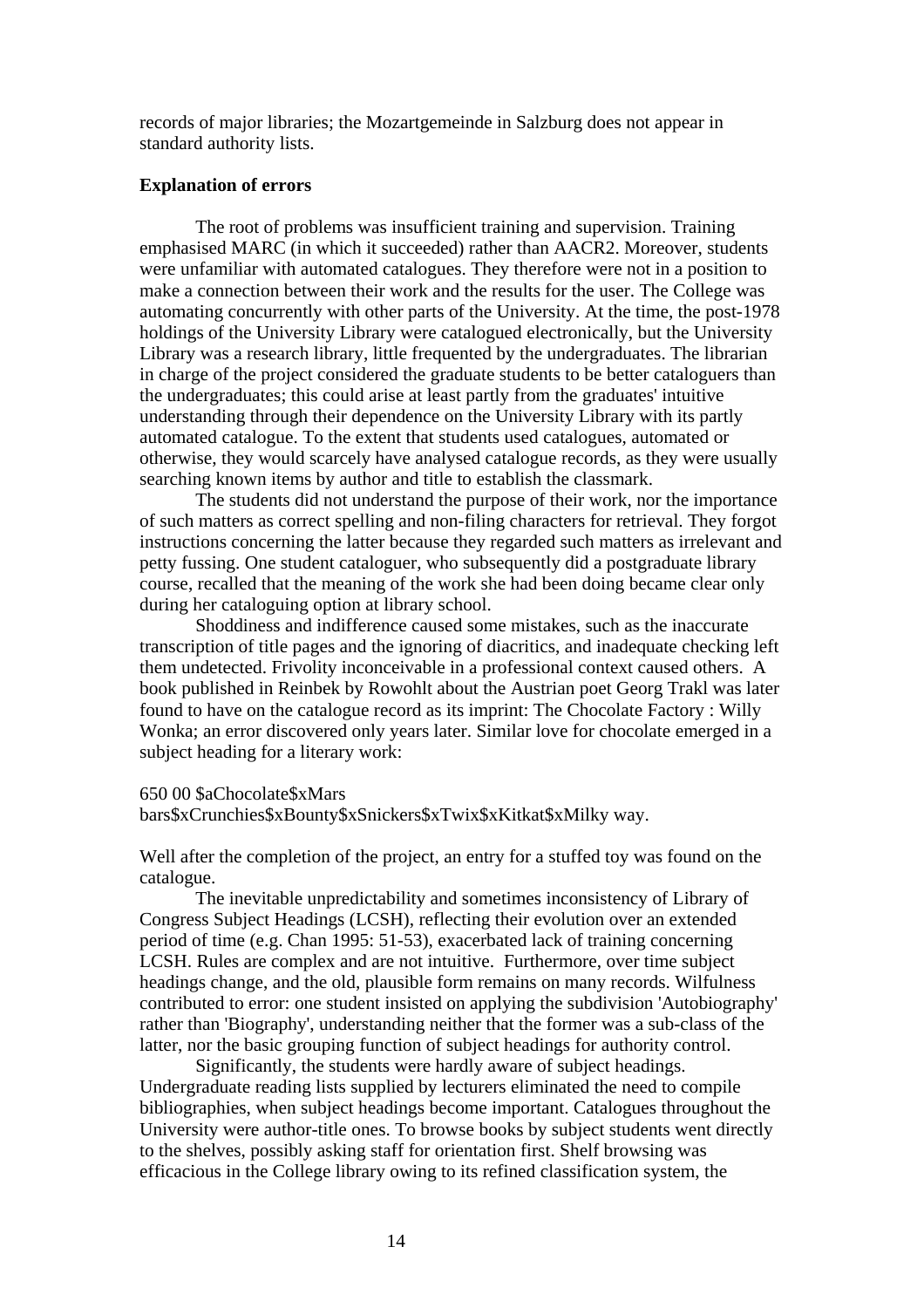second edition of the Bliss Classification (BC2). The students therefore did not rely on the intellectual collocation provided by subject headings, and had no occasion to note and unconsciously absorb them. Thus there was no familiarity with Library of Congress Subject Headings to substitute for the sound training which the students lacked. With motivation, the students could have read a manual on the topic in their own time, but they were expected to do holiday reading for academic purposes, besides which a vacation job cannot demand the commitment of a permanent post. As mentioned above, one of the most frequent errors, the application of generic headings as subject headings for single literary works, arose from the trainer's incomplete grasp of subject headings. Junior professionals might have corrected the trainer on the basis of their catalogue training at library school; students with no background in librarianship could not.

 An underlying flaw beneath the assumption that students were intelligent was the equation of intelligence with aptitude. Even the least intelligent of the students (whose academic capacity varied) earned respectable degrees; but a desire for pocket money through a holiday job and a leaning towards the attention to detail which marks library work are not the same. A correlation between academic subject studied and cataloguing ability reflects this. The worst of the student cataloguers read Archaeology and Anthropology, another noticeably poor cataloguer Social and Political Sciences, subjects which require broad reading, whereas the best read Classics, which, like cataloguing, demands precision.

 It must be emphasised that the students did not introduce all the errors found in the catalogue records. Errors in one context were not always errors in another: different libraries followed different authority forms (e.g. British Library versus Library of Congress name headings, before they merged); libraries adapted rules for the benefits of their own users; the rule about recording a second or subsequent place of publication if it is the country of the cataloguing agency renders records correct in an American context which are wrong in a British one, and vice versa; and some derived records had evidently been catalogued following AACR1 and become inaccurate with the application of AACR2 (cf Hoare, 1984: 101, 108). Furthermore, not all the records taken would have been produced by qualified cataloguers; and even the most expert professional can have an occasional memory lapse or a bad day. Some striking errors of subject headings (e.g. for dictionaries) were present in at least one other library catalogue on the system. In such cases students could not recognise and amend the mistakes as fully trained staff would have done.

#### **Consequences and analysis**

 The relatively small size of the library, a good classification system and the modest requirements of catalogue users mitigated the results of cataloguing errors. The catalogue was used almost exclusively to perform known item searches for books on reading lists. Therefore in practice weird and wonderful subject headings caused little inconvenience, and other inconsistent or erroneous access points, as well as descriptive faults, also faded into insignificance.

 Subsequent discarding of stock and concomitant deletion of catalogue records further mitigated the result of the student cataloguing. The library's policy was to withdraw old editions of works as soon as a new edition appeared; thus in medicine, the natural sciences and to a lesser extent economics, the results of the students' work were soon deleted. Even without the replacement by new editions, some works were superseded and removed from the stock. Weeding of a secondary section of stock resulted in the rejection of a large number of poorly catalogued travel books.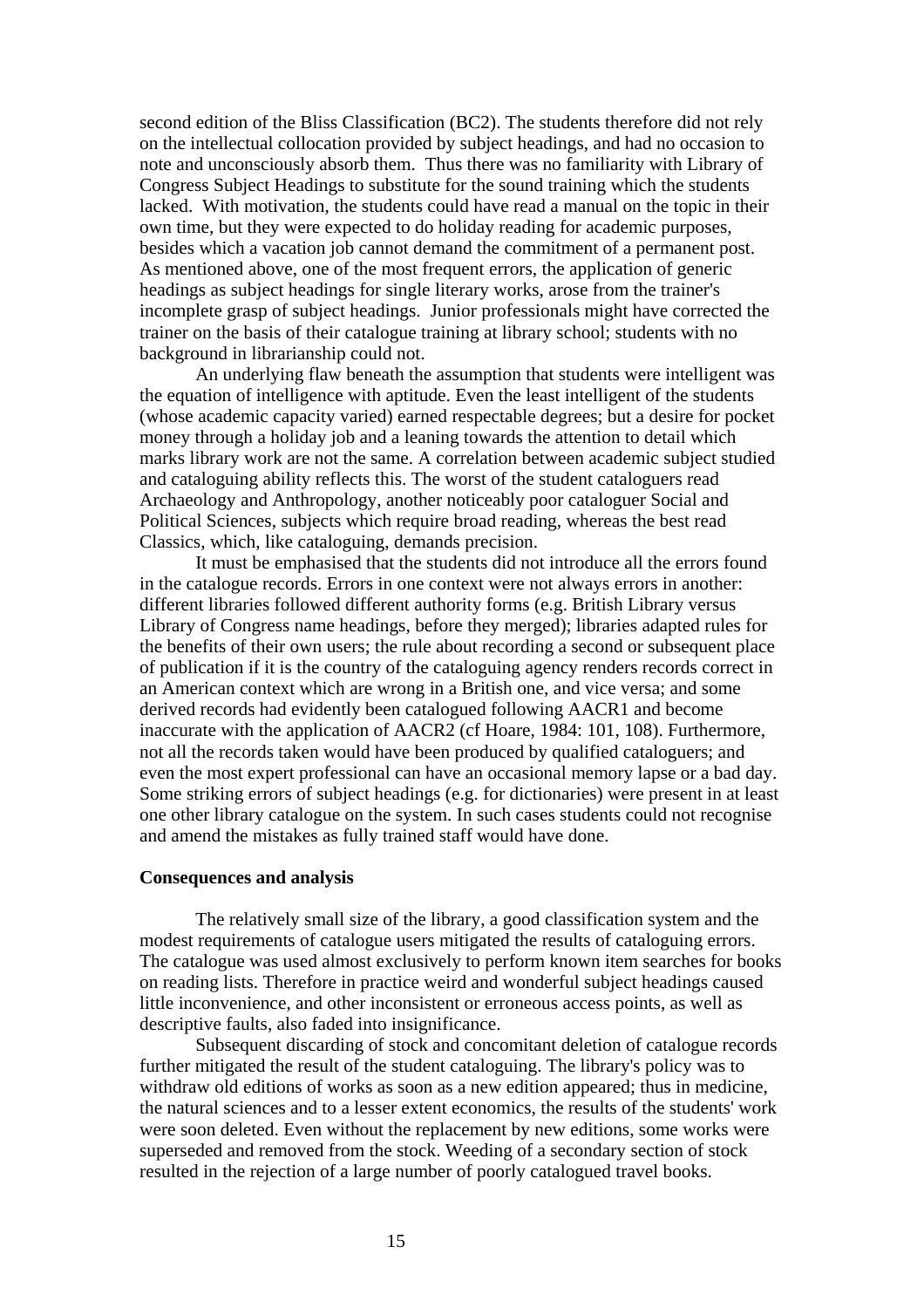However, owing to spelling mistakes in titles and/or authors' names some books were effectively lost, and duplicate copies inadvertently purchased. A higher level of staff time and expertise was necessary than should have been the case to establish whether the library possessed a book, for example when comparing possible donations against current stock. Staff needed to know that particular books should be in the library, and to have the flexibility and patience to continue searching when a correct search had failed: to look by author or title instead of both, or to try by ISBN, to circumvent the result of spelling mistakes.

 Poor cataloguing became a drawback when little-used or peripheral books were kept in the library but moved from open shelves so that physical browsing would no longer discover books. The library management system enabled virtual browsing, but users could not be expected to know relevant classmarks, which necessitated staff expertise to help. The removal of a section of theology books from display entailed a rapid recataloguing of the relevant books to ensure retrievability.

 As has been touched on, the most serious consequence of shoddy cataloguing occurred with the special collection of books by and about Jane Austen, catalogued to a standard well below that expected of junior library assistants. Faults included numerous spelling mistakes (including 'Persausion' for 'Persuasion' in 25 out of 27 titles), consistent failure to transcribe the title pages correctly, incorrect pagination, confusion between editions, and inappropriate subject headings (including the author's name for editions of her novels, thus introducing considerable 'noise' into the subject headings), description of Catalan translations of the novels as Spanish, and incorrect presentation of the imprint among other lesser errors. The donor had requested to see a copy of the catalogue records. He replied with a letter stating: 'I find it incredible to believe that a single person could make so many mistakes', and spent five pages, typed singly-spaced, listing them. Yet more disturbing were the books given which appeared to be missing (such as four of the five editions of the Bussby pamphlet noted above), implying Collegiate negligence; in fact, all books were present, but poor cataloguing, with the conflation of editions, had excluded them from the list. The donor's most valuable books, including the earliest editions, had not yet come to the College, and the student's work jeopardised the chances of their doing so. As a matter of high priority, all the student's records were deleted, and the books recatalogued, good money following bad. A second donation of Jane Austen books had been given to the College. The two collections were meant to be complementary, with approval having been given for the sale of duplicates. Reprints from different years were judged not to be duplicates for the purpose. The inaccuracy of the catalogue rendered it impossible to establish duplication from the catalogue; instead, every book had to be examined.

 From a financial viewpoint, the project therefore had hidden costs. The students were paid the minimum wage, at the bottom of the University's clerical scale (CS1; £7,645). Another College paid newly qualified librarians on the CS4 clerical scale (£13,504), a standard rate, for which it gained high-quality catalogue records. As long as records at King's College required no alteration, King's College gained financially. However, as soon as upgrading was required the costs mounted. The College paid a student a CS2 wage for a year manually to correct variant name forms of Collegiate authors. In large-scale correction across approximately 16 bays of the music collection, nearly every book required amendment. Recataloguing was quicker than the first cataloguing effort had been, because in the interim more records had been loaded onto both the University's union catalogue and the CURL database. The administration of two databases, however, the University's union catalogue and SIRSI Unicorn, slowed procedures, as upgrading records meant either upgrading the College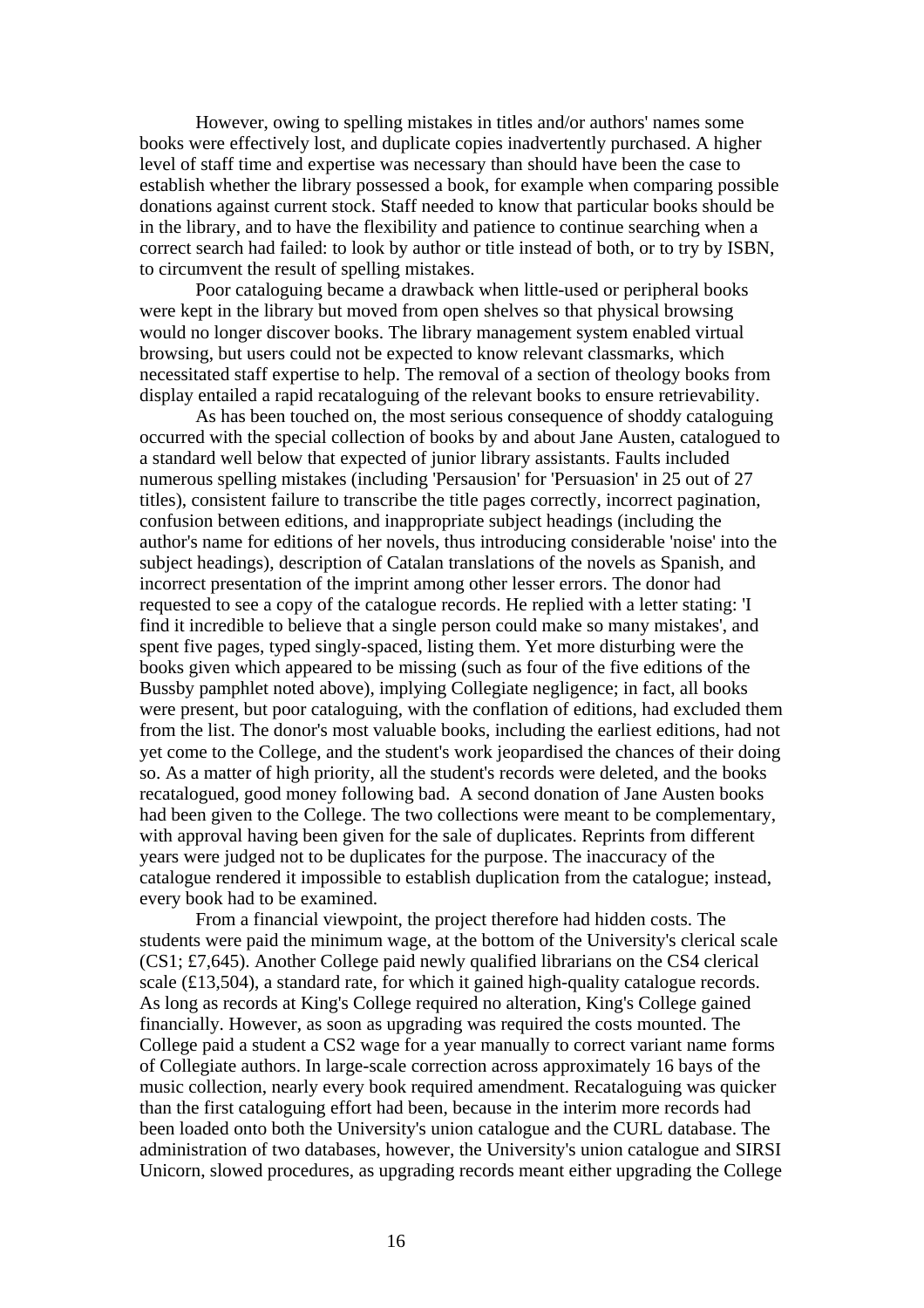record on the University system or (quicker and more efficient for the poorer records) deleting them and copying another record. From there, the records on SIRSI Unicorn had either to be deleted and re-imported, or else overwritten. The money paid to the student became an additional expense to the CS4 rate paid for a record which was acceptable in the first place. Where upgrading was done by a permanent employee towards the top of the CS4 salary scale, the time required to correct student labours was time not available for other tasks.

 On the positive side, the recataloguing of the Jane Austen collection enabled the new cataloguer to exploit the collection more fully than would have been the case if the first attempt to catalogue the books had been satisfactory. Recataloguing led to a small exhibition of books from the collection and an article in a major bibliographical journal increasing awareness of it.<sup>1</sup> Other Colleges in Cambridge benefited from the experience at King's College. Because College libraries were all purchasing the same books they continually borrowed each other's records and were in a position to compare the cataloguing of different libraries, readily identifiable from the record identification number imposed by the union catalogue which began with a unique code for each library. The student records functioned as a cautionary tale and rendered those funding other libraries more likely to pay to have the work done professionally.

# **Conclusion**

 $\overline{a}$ 

 Can students catalogue? Is cataloguing an intuitive, basic task that can be picked up with minimal training, as the project assumed? Students' general competence when imposing UK MARC codes indicates speed of learning and proficiency with computers. They can perform basic clerical tasks in libraries. At the time, several libraries were loading short records onto the Union catalogue in order to record their holdings in a basic form, to be upgraded as time permitted. Had King's College attempted this, the result would have been more accurate, with minimal scope for error, and, as records could have been created considerably more quickly, cheaper. One other library within the University used students to catalogue books in this way; the Librarian checked each record for accuracy, and found the result acceptable. The partial understanding of collective titles shows a degree of thought. Students cannot master two detailed, sometimes arcane sets of rules - AACR and LCSH - and provide library work of professional standard without concomitant training and adequate ongoing supervision. At worst their work will be inferior to that of (supervised) junior library assistants. The expense for the library, if it desires professional results, will be greater than to appoint professionals in the first instance.

 In this students are no worse than other non-professionals. The results at King's College resembled the experiences at Hull and at the University of Botswana described above (except for Hull's problem of poor handwriting on cards). Moreover, the variable quality of catalogue records to be found on the CURL database demonstrates that wherever cataloguing is uncontrolled and not highly regarded, quality will suffer. Results at King's College Cambridge make clear that computerisation, far from compensating for lack of accuracy and training, instead highlights it. The increasing quantity of records on CURL and other shared databases, as re-cataloguing and retrospective conversion continue and consortia grow larger, does not alter this: there is less call for original cataloguing, but at least an equal need to know rules for editing purposes and to prevent the proliferation of

<sup>1</sup>Attar, K.E. (2002) Jane Austen at King's College, Cambridge. *Book Collector*, 51, 197-221.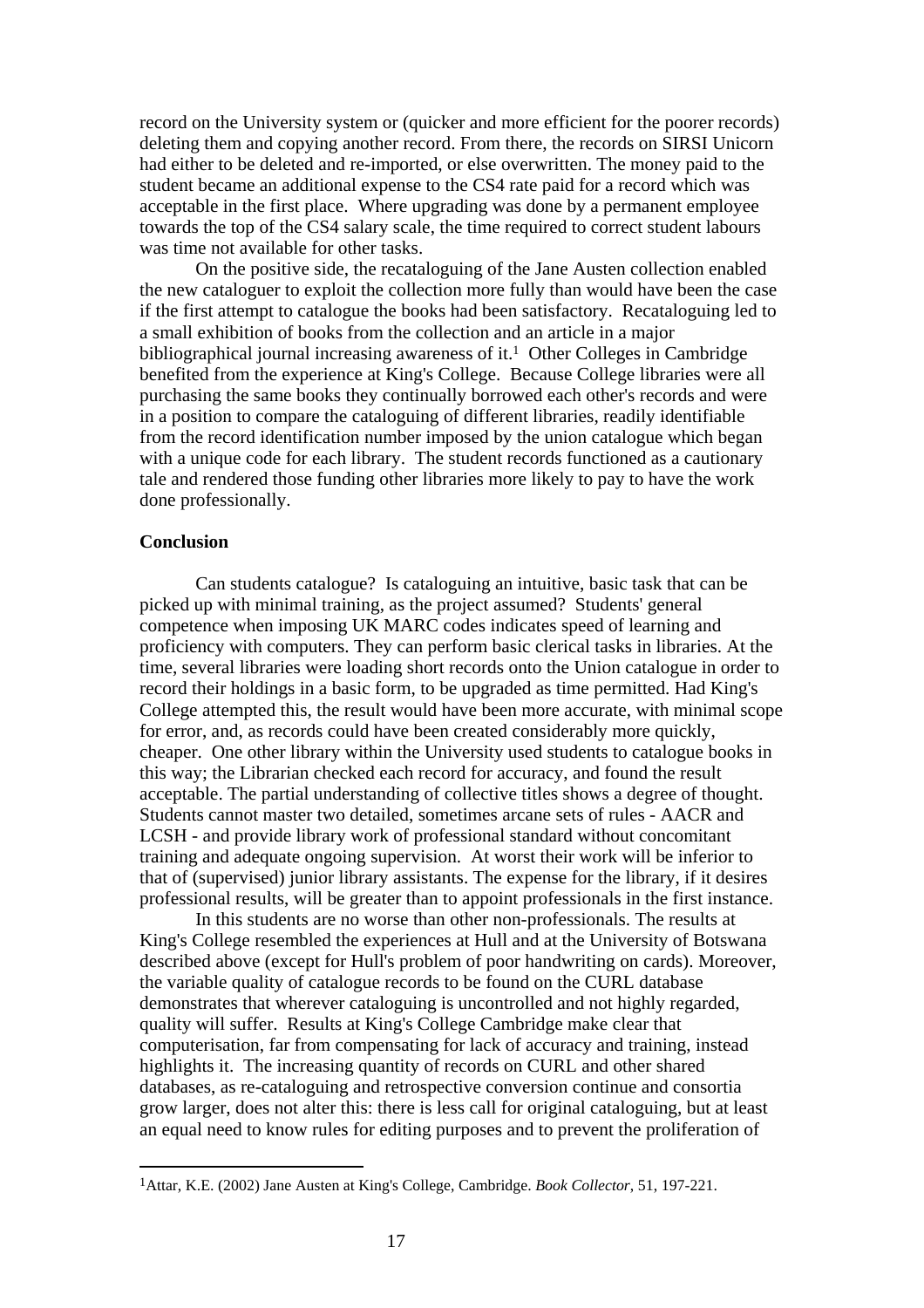error. As the argument about professionalism generally and cataloguing in particular continues into the 21st century, the project results show that a derisory attitude towards library skills is unjustified. A place remains for qualified librarians to do qualified library work.

## **Bibliography**

American Library Association et al. (1967) *Anglo-American cataloguing rules: British text*. London: Library Association.

Bowman, J.H. (2003) *Essential cataloguing*. London: Facet.

Bridge, Jeremy (2000) Retrospective conversion at the Tate Gallery library. *Catalogue & Index*, 136, 1-3.

British Library Bibliographic Services Division (1980) *UK MARC manual*. 2nd edn. London: British Library

Brunt, Rodney M. (2004) The education of cataloguers. *Catalogue & Index*, 153, 1-7.

Chan, Lois Mai (1995) *Library of Congress subject headings: principles and application*. 3rd edn. Englewood, Col.: Libraries Unlimited.

Consortium of University and Research Libraries, CURL minimum standards. Online resource at: http://www.curl.ac.uk/database/bibstandards.html.

Cutter, Charles A. (1904) Rules for a dictionary catalogue. 4th edn. Washington: Government Printing Office

Douglas, Nancy E. (1985) REMARC retrospective conversion: what, why and how. *Technical Services Quarterly*, 2 (3/4), 11-16.

Dyson, Brian (1984) Data input standards and computerization at the University of Hull. *Journal of Librarianship*, 16, 246-61.

Gorman, Michael (2002) Why teach cataloguing and classification? *Cataloging & Classification Quarterly*, 34(1-2), 1-13.

Hill, Janet Swan (2002) Pitfalls and the pendulum: reconsidering education for cataloging and the organization of information: preface. *Cataloging & Classification Quarterly*, 34(1-2), xix-xxiii.

Hoare, Peter A. (1986) Retrospective catalogue conversion in British university libraries: a survey and a discussion of problems. *British Journal of Academic Librarianship*, 1, 95-131.

Hoerman, Heidi Lee (2002) Why does everybody hate cataloging? *Cataloging & Classification Quarterly*, 34(1-2), 31-41.

Joint Steering Committee for Revision of AACR (1988). *Anglo-American cataloguing rules*, 2nd edn, 1988 revision. Ottawa: Canadian Library Association.